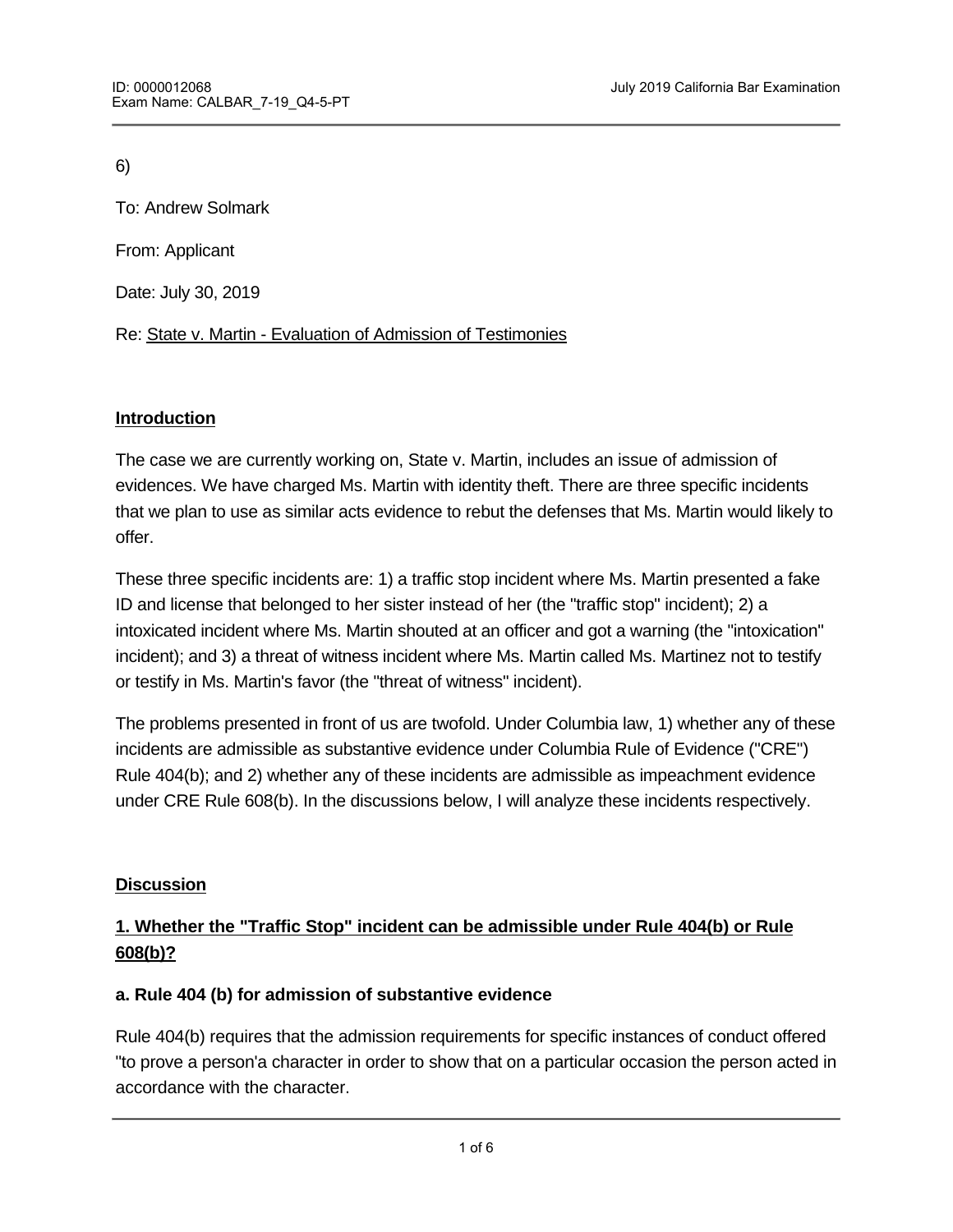Specifically, 404(b)(1) prohibits the admission of prior bad acts to establish an individual's character or propensity to commit a crime.

Yet 404(b)(2) permits that the admission of prior bad acts "for other purposes, such as proof of motive, opportunity, intent, preparation, plan, knowledge, identity, or absence of mistake or accident."

However, this list is not exhaustive. To determine whether proffered evidence has relevance for one of the other purpose, the court considers 1) the degree of similarity to the charged crime and 2) the temporal relationship of the other facts. (*State v. Landreau*, (Supreme Court of Columbia (2011)).

The traffic stop incident is similar to the mortgage loan evidence that's offered by the prosecution in *State v. Landreau.* In that case, Laudreau is convicted a passing of serious bad checks in her account. The prosecution offered an evidence where Laudreau intentionally provided a false name and a fabricated SSN with a made-up birthday to defraud the loan officer. The bank later rejected her loan application after finding out her real identity. The court in *Landreau* ruled that the morgage application indicated "an instance of deception to obtain a financial advantage for herself," and that it was sufficiently similar to the case at issue, and was close in time with the case at issue as well. Therefore, the court ruled that this evidence should be admitted into evidence for 404(b) substantive purposes to rebuts an innocent involvement defense.

Here, Ms. Martin might argue that according to 404(b)(1), this is likely an evidence that tends to show her propensity and thus should be excluded - she might try to say that the fact that she did defraud the police once will not necessary prove that she will conduct a similar crime.

However, we can argue using *Landreau* that the traffic incident is very similar to the SSN theft case at issue. It both involves a defraud intent and an absence of mistake presumption.

Moreover, the traffic incident happened three months ago, which is close in time with the SSN case at issue as well.

Therefore, on the traffic stop, it is likely that we will have more arguments to make for admission of substantive evidence purposes under 404(b).

# **b. Rule 608 (b) for admission of impeachment**

Under 608(b), a witness may be asked about specific instances of conduct that are probative of a witness's character for truthfulness or untruthfulness.

This rule is further elaborated in *State v. Proctor (Supreme Court of Columbia (2008))* that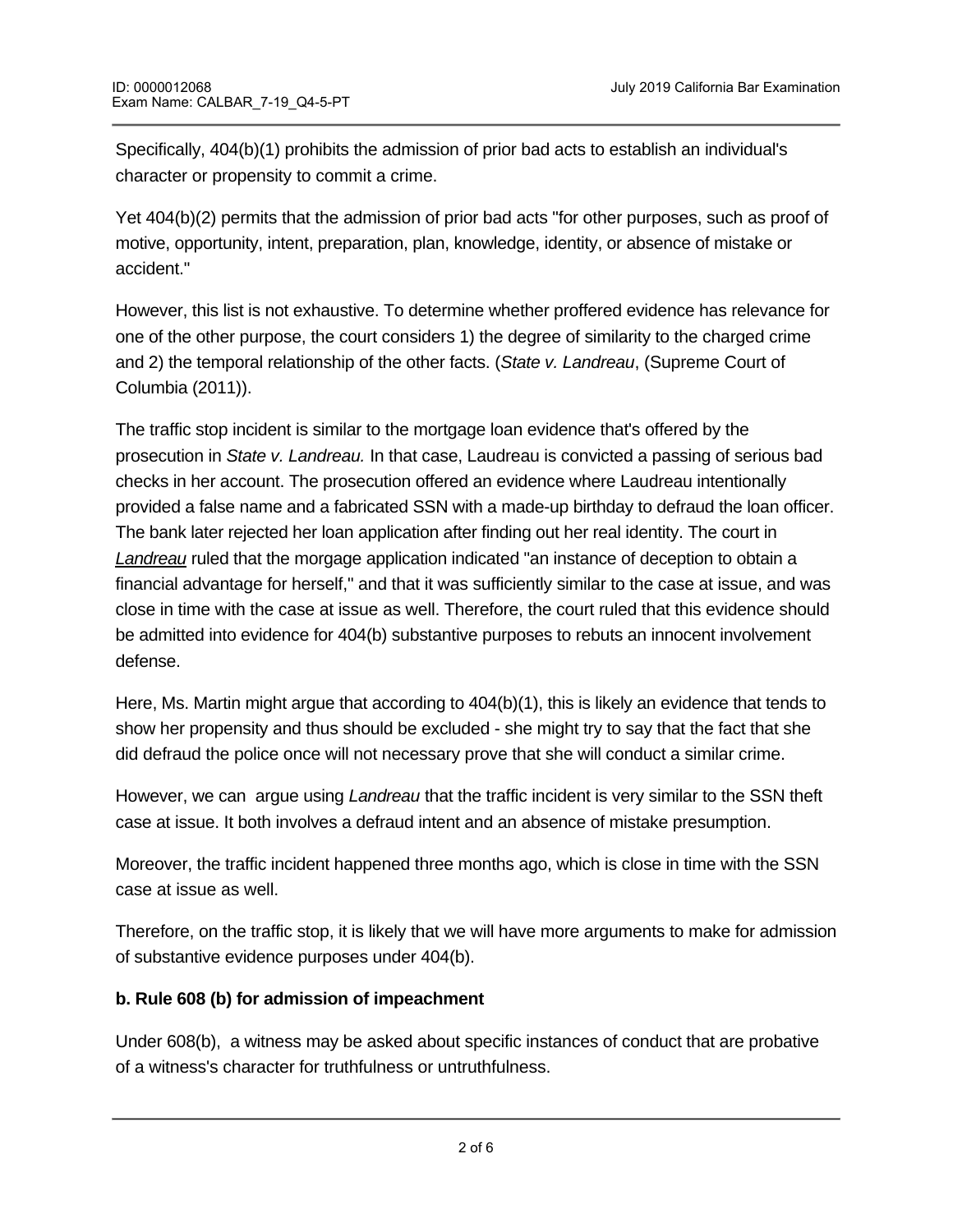This rule is further elaborated in *State v. Proctor (Supreme Court of Columbia (2008))* that courts generally have three different views about what should constitute as truthfulness or untruthfulness.

The broad view allow testimony about almost anything that can show a witness's weak or bad character; the narrow view, however, requests the act to have an affirmative element of false statement or deception, limiting the inquiry to acts such as perjury, false statement, criminal fraud, embezzlement, or false pretense.

The Columbia court follows the middle approach, which holds that anything that indicates a willingness to gain a personal advantage by dishonest means would be appropriate to be used for impeachment purposes under 608(b). This view is further supported in *State v. Voorhees*.

Here, Ms. Martin will argue that the current traffic stop incident is far from being similar to the shoplifting case indicated in *Proctor*. Shoplifting includes a personal advantage that providing fake traffic IDs does not have.

We have an argument that the traffic stop is exactly like *Proctor* in that it involves an intentional dishonest conduct, in this case lying and proving fake IDs to police officers, and in *Proctor* stealing things. Moreover, the court in Proctor did not suggest that the advantage would have to be a financial one. Giving fake IDs so as to avoid punishment can also be an advantage.

Therefore, we might have more arguments than Ms. Martin in the admission of traffic stop incident for 608(b) purposes.

# **2. Whether the "Intoxication" incident can be admissible under Rule 404(b) or Rule 608 (b)?**

# **a. Rule 404 (b) for admission of substantive evidence**

case at issue.

The rules are established in the prior section. Here, the intoxication incident presents a more difficult case for us.

We may try to argue that intoxication is like *Landreau* in that the intoxication incident is close in time, which happened 2 months ago and showed Ms. Martin's bad character traits.

However, Ms. Martin might have a stronger argument under 404(b) that this is exactly the type of evidences that 404(b)(1) disallows. Moreover, Ms. Martin has a strong argument in that this is similar to the "physically assault bartender" case in *Landreau*, in that it shows an act of violence or intoxication, which the court in *Landreau* specifically ruled as "not sufficiently similar" to the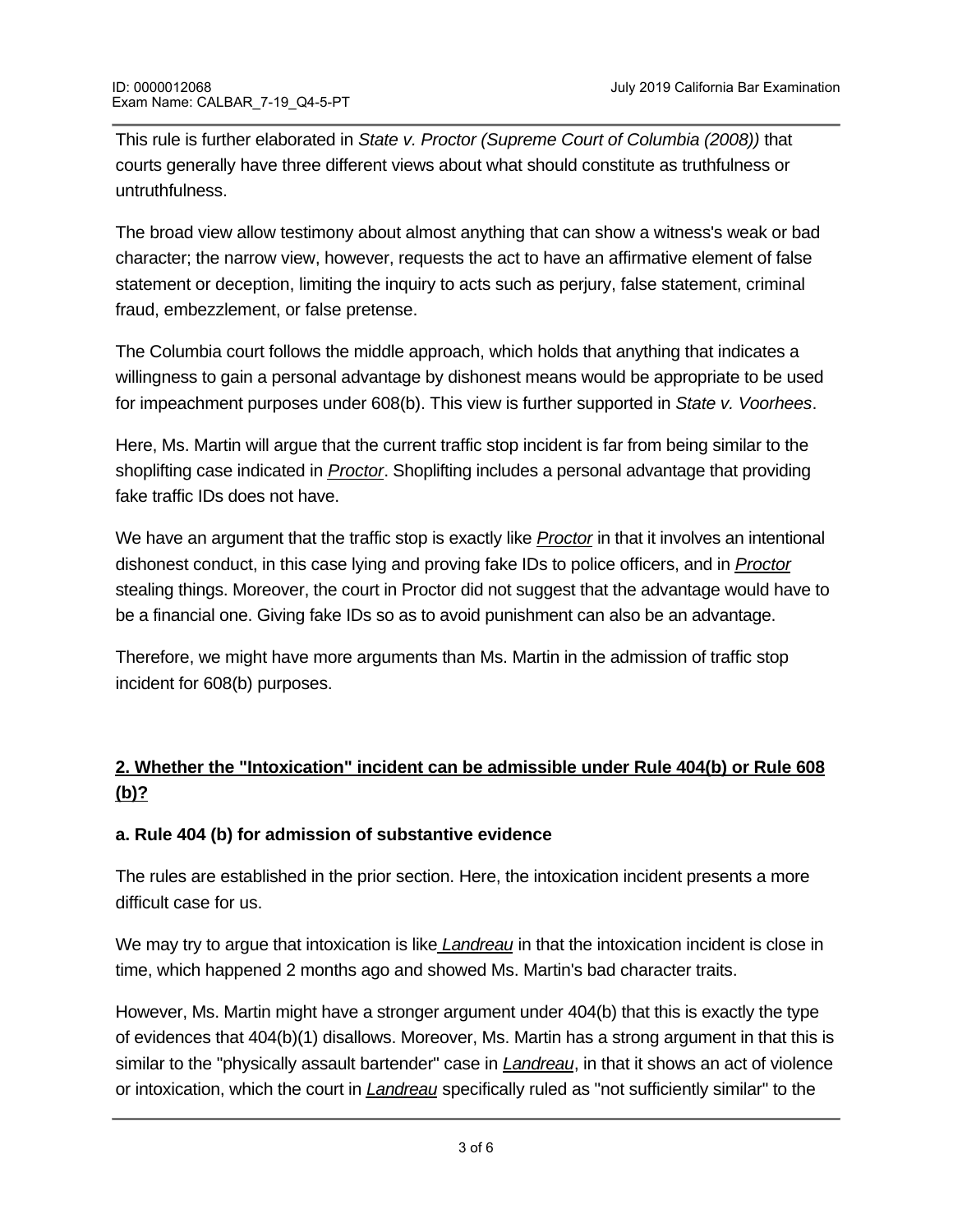#### case at issue.

Thus, we might have a weak argument for intoxication incident to be admitted for 404(b) purposes.

### **b. Rule 608 (b) for admission of impeachment**

The rules are established in the prior section. Here, the intoxication incident also presents a difficult argument for us to make under 608(b).

Here, Ms. Martin might argue that there is no indication of willingness that she tends to "gain an personal advantage" through being intoxicated and being rule with the police officer. Moreover, she might argue that she was not being "dishonest" or using any "dishonest means." Lastly, she might argue that she did not intend to cause any consequences, as she hailed a cab after receiving a warning.

We might try to argue that the intoxication will likely show a trait of her behaviors towards police officers. However, this won't be helpful for our SSN theft case at issue. If the court can rule the case under the "broad approach", we might have a better argument for using it as impeachment evidence.

Thus, we might have a weak argument for intoxication incident to be admitted for 608(b) purposes.

# **3. Whether the "Threat of Witness" incident can be admissible under Rule 404(b) or Rule 608(b)?**

# **a. Rule 404 (b) for admission of substantive evidence**

The rule is established in section 1. Here, we might have a good argument of admitting such evidence as substantive.

Our argument can be based on the *Landreau* case in that a threat of witness can be a case to show intent, absent of mistake, and knowledge.

Here, the case at issue, Ms. Martin and its counsel argues that it is a computer error and a complete mistake that has nothing to do with Ms. Martin - in other words, Ms. Martin is trying to establish her having entirely innocent intentions.

The "threat of witness" incident, however, clearly shows that Ms. Martin knows about the theft and has been intentional about it all the time. Otherwise, she would not have said to Ms. Martinez that "it would be better if Ms. Martinez would testify that she authorized and permitted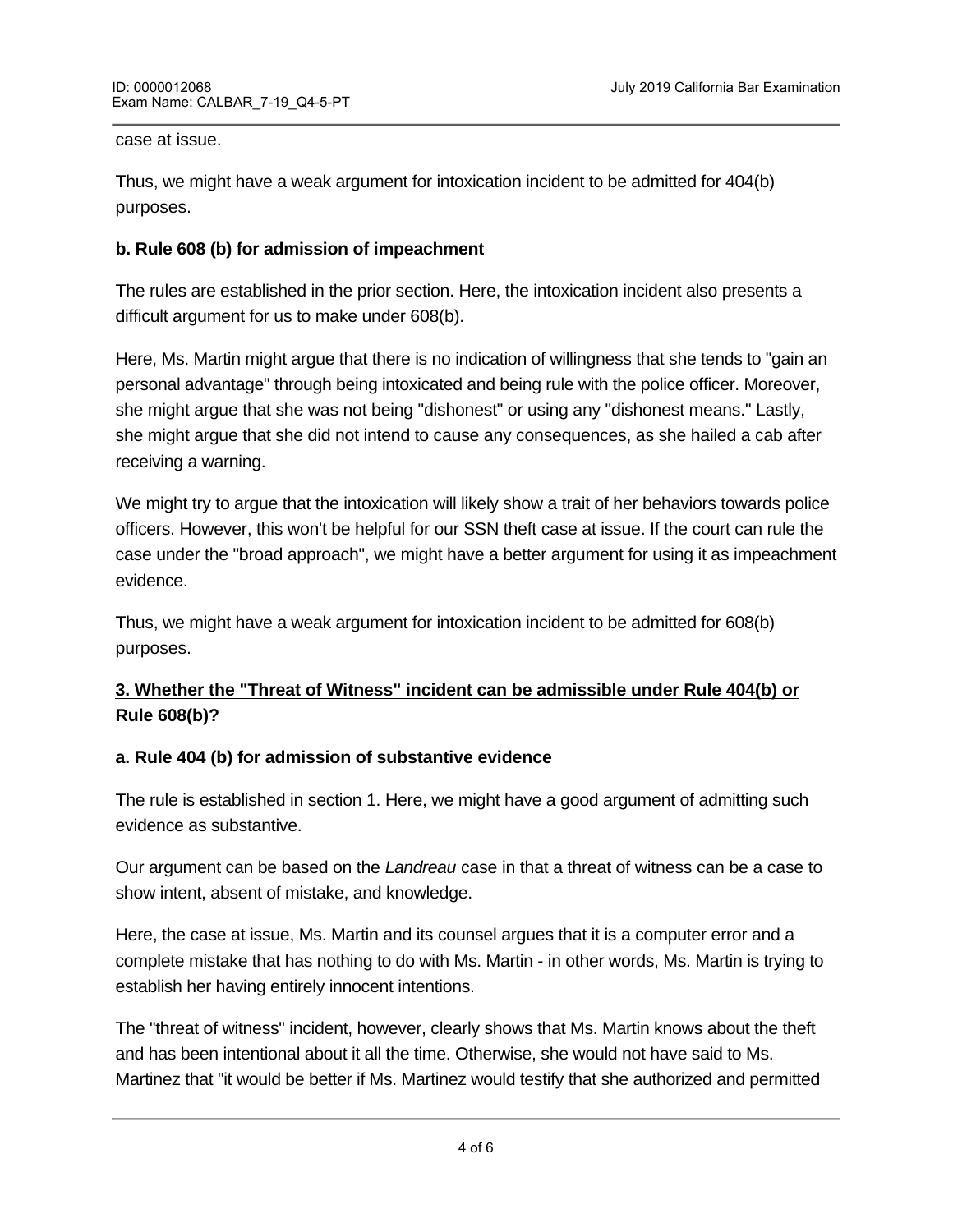the opening of those accounts."

On the other hand, Ms. Martin can argue that this is similar to the "physical assault of bartender" evidence at *Landreau,* in that it only tends to indicate a "violence" character traits. However, we have a stronger argument by applying the court's reasoning in *Landreau*, that this incident is so close in time with the current case, which just happened two weeks ago, and is sufficient enough to indicate knowledge of the matter.

Therefore, we have a very strong argument in admission of the "threat of witness" incident for 404(b) purposes.

### **b. Rule 608 (b) for admission of impeachment**

The rule is established in section 1. Here, there is also a strong argument for us to make that this is likely to be impeach a witness by showing her "dishonest approach" to gain a personal advantage.

Here, we can argue pursuant to *Proctor* that Ms. Martin tried to scare Ms. Martinez out of her testifying, saying that "she'd regret it if she testifies." This clearly indicate that Ms. Martin tries to gain an personal advantage by asking Ms. Martinez to not stand in court against her. Further this approach is dishonest as she does not do it in good faith.

Ms. Martin can rebut that this is merely a "violent" prior bad character trait that should be excluded. However, the legislative intent of 608(b) as well as the views court hold in *Proctor* will probably give us a stronger argument here.

Thus, we will have a strong argument in admit the "threat of witness incident" for 608(b) purposes.

# **Conclusion**

To conclude, there are more sound arguments to make under the traffic stop incident and witness threat incident, both in terms of its substantive value and its impeachment value under 404(b) and 608(b), and the court is likely to rule in favor of us.

However, Ms. Martin might have more arguments to make in terms of the intoxication incident both with regards to its substantive value or its impeachment value. The court is likely to rule the evidence inadmissible under both 404(b) and 608(b).

Question #6 Final Word Count = 1747